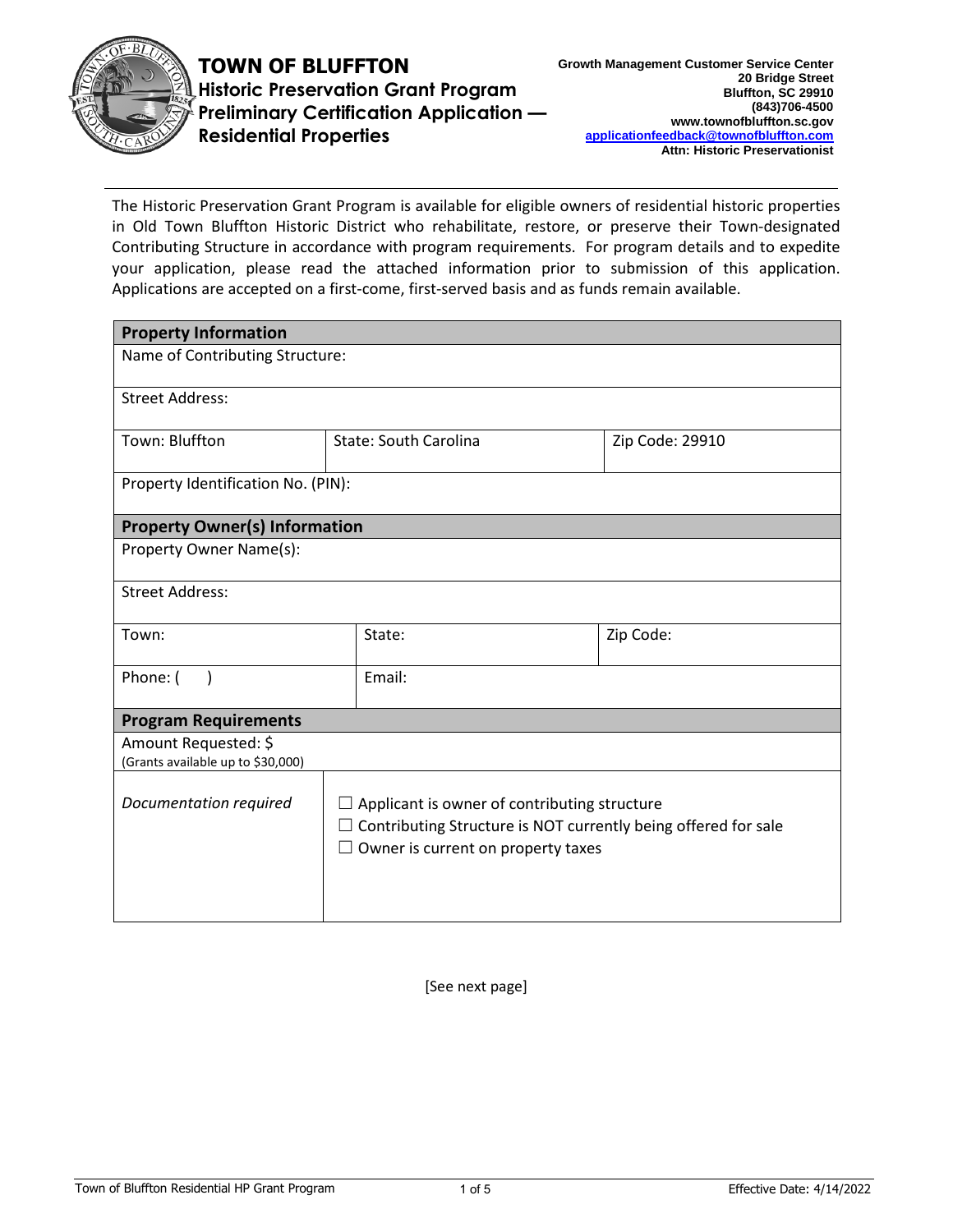

# **TOWN OF BLUFFTON**

**Historic Preservation Grant Program Preliminary Certification Application — Residential Properties**

| <b>Structure History</b>                                                                          |                                                                                                                                                                                                                                                                                                                                                |                                                                                                                                                                                                                       |
|---------------------------------------------------------------------------------------------------|------------------------------------------------------------------------------------------------------------------------------------------------------------------------------------------------------------------------------------------------------------------------------------------------------------------------------------------------|-----------------------------------------------------------------------------------------------------------------------------------------------------------------------------------------------------------------------|
| Copies are acceptable.                                                                            |                                                                                                                                                                                                                                                                                                                                                | Provide a brief overview of the history of your structure, if known. This includes dates and nature of<br>construction, additions, and alterations. If available, please provide photos, plans, or other information. |
| <b>Project Proposal</b>                                                                           |                                                                                                                                                                                                                                                                                                                                                |                                                                                                                                                                                                                       |
| Project Start Date (month/year):                                                                  |                                                                                                                                                                                                                                                                                                                                                | Estimated Completion Date (month/year):                                                                                                                                                                               |
| <b>Total Estimated Project Cost:</b>                                                              |                                                                                                                                                                                                                                                                                                                                                |                                                                                                                                                                                                                       |
| What improvements are<br>proposed?                                                                | Check all boxes that apply:<br>$\Box$ Roof repair/replacement<br>$\Box$ Porch/stair repair<br>$\Box$ Foundation repair<br>$\Box$ Siding/exterior repair<br>$\Box$ Exterior painting<br>$\Box$ Window repair<br>$\Box$ Fascia/soffit repair<br>$\Box$ Tree mitigation (may also require a Tree Permit)<br>$\Box$ Disability-related renovations |                                                                                                                                                                                                                       |
| <b>Required Attachments</b><br>$\Box$ Contractor estimates showing scope of work and project cost |                                                                                                                                                                                                                                                                                                                                                | $\Box$ Completed Certificate of Appropriateness-HD or Site Feature Permit-HD Application, as applicable<br>Note: The Grant application is to be reviewed concurrently with an application for a Certificate of        |
| applicable.                                                                                       |                                                                                                                                                                                                                                                                                                                                                | Appropriateness - Historic District (COFA-HD) or Site Feature Permit - Historic District, as                                                                                                                          |

Under penalty of perjury, I certify that all information included in this application is true and correct. **Freedom of Information Act Notice:** Please be advised that all materials submitted for Town of Bluffton grant funding are subject to disclosure consistent with the Freedom of Information Act (FOIA).

**Property Owner Signature Date**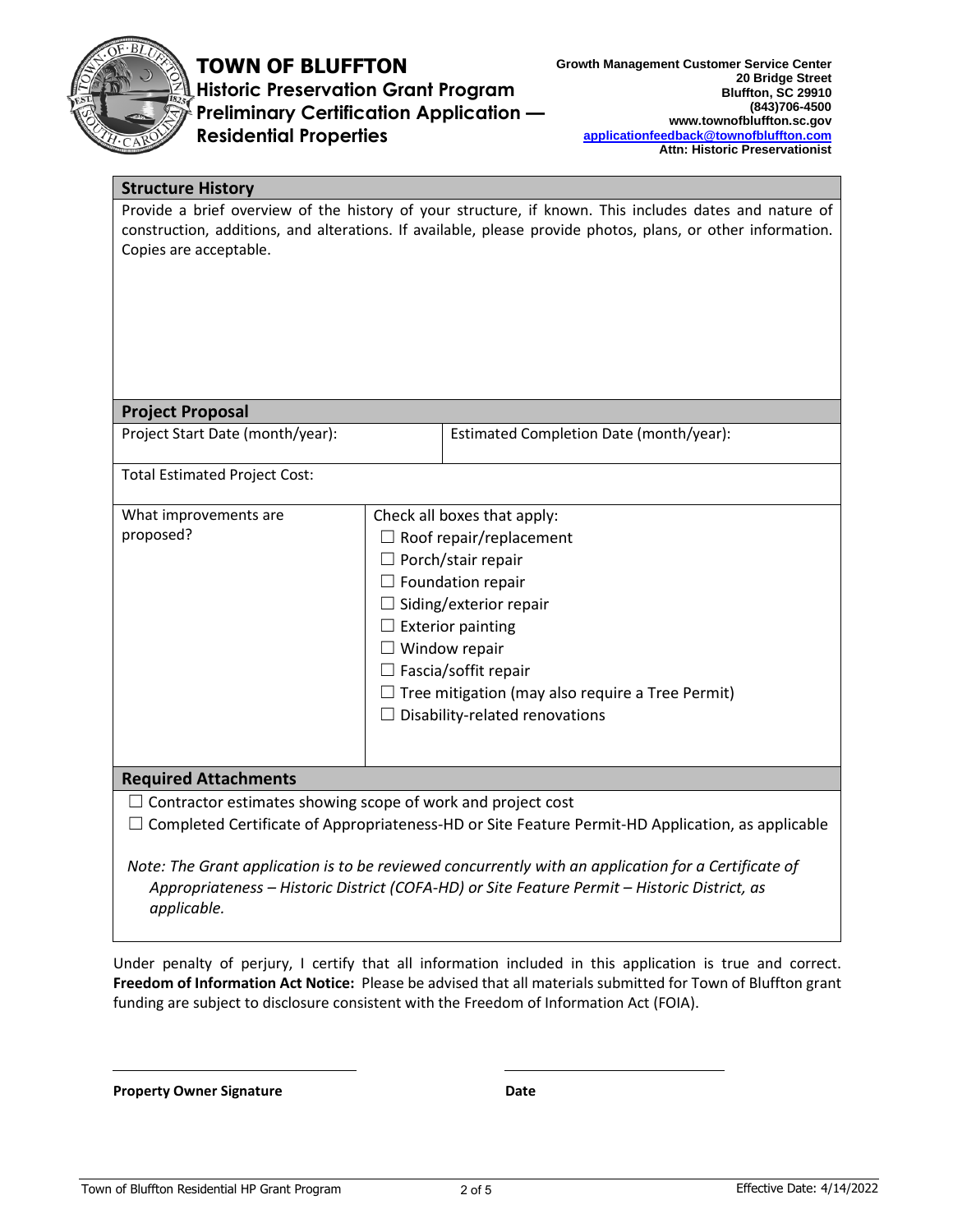

## **TOWN OF BLUFFTON HISTORIC PRESERVATION GRANT PROGRAM RESIDENTIAL PROPERTIES GRANT PROCESS NARRATIVE**

The following Process Narrative is intended to provide Applicants with an understanding of the respective application process, procedures, Town Code and Unified Development Ordinance (UDO) requirements, as applicable, for obtaining application approval in the Town of Bluffton. While intended to explain the process, it is not intended to repeal, eliminate, or otherwise limit any requirements, regulations or provisions of Town Code or the UDO. Compliance with these procedures will minimize delays and assure expeditious application review.

| <b>Step 1. Pre-Application Meeting</b>                                                                                                                                                                                                                                                                                                                                                                                                                                            | <b>Applicant &amp; Staff</b>                                             |  |  |  |
|-----------------------------------------------------------------------------------------------------------------------------------------------------------------------------------------------------------------------------------------------------------------------------------------------------------------------------------------------------------------------------------------------------------------------------------------------------------------------------------|--------------------------------------------------------------------------|--|--|--|
| Prior to the filing of a Grant Application, the Applicant is required to consult with the UDO Administrator or their<br>designee at a Pre-Application Meeting for comments and advice on the appropriate application process and the<br>required procedures, specifications, and applicable standards required.                                                                                                                                                                   |                                                                          |  |  |  |
| <b>Step 2. Application Check-In Meeting</b>                                                                                                                                                                                                                                                                                                                                                                                                                                       | <b>Applicant &amp; Staff</b>                                             |  |  |  |
| Upon receiving input from Staff at the Pre-Application Meeting, the Applicant shall submit the Grant Application<br>together with the Certificate of Appropriateness-Historic District (COFA-HD) Application or Site Feature Permit-<br>Historic District (HD) Permit Application, as applicable, and any required submittal materials during a mandatory<br>Application Check-In Meeting where the UDO Administrator or designee will review the submission for<br>completeness. |                                                                          |  |  |  |
| Step 3. Review by UDO Administrator / Historic Preservation<br><b>Review Committee</b>                                                                                                                                                                                                                                                                                                                                                                                            | <b>Staff</b>                                                             |  |  |  |
| If the UDO Administrator or designee determines that the Applications are complete, the Grant Application and<br>the COFA-HD Application or Site Feature-HD Permit Application, as applicable, will be reviewed. The COFA-HD<br>application shall be forwarded to the Historic Preservation Commission (HPC). In certain instances, the Site<br>Feature Permit-HD application may require HPC review.                                                                             |                                                                          |  |  |  |
| Step 4. Historic Preservation Commission Meeting                                                                                                                                                                                                                                                                                                                                                                                                                                  | <b>Applicant, Staff &amp; Historic Preservation</b><br><b>Commission</b> |  |  |  |
| The HPC will review the COFA-HD Application or Site Feature-HD Permit Application, when required, for<br>compliance with the criteria and provisions in the UDO. The HPC may approve, approve with conditions, or deny<br>the application. After a decision on the application, UDO Administrator will confirm that the Grant Application is<br>consistent with the approved COFA-HD or Site Feature-HD Permit application.                                                       |                                                                          |  |  |  |
| Step 5. Certificate of Appropriateness or Site Feature Permit<br><b>Issued</b>                                                                                                                                                                                                                                                                                                                                                                                                    | <b>Staff</b>                                                             |  |  |  |
| After the COFA-HD Application or the SF-HD Permit Application is approved, the UDO Administrator shall issue the<br>Certificate of Appropriateness-HD or Site Feature-HD Permit, as applicable.                                                                                                                                                                                                                                                                                   |                                                                          |  |  |  |
| Step 6. Record of Completion or Certificate of Occupancy / Final<br><b>Certification</b>                                                                                                                                                                                                                                                                                                                                                                                          | <b>Applicant &amp; Staff</b>                                             |  |  |  |
| Once a Record of Completion or Certificate of Occupancy, as applicable, is issued by the Town, the Applicant shall<br>request a Final Certification from the UDO Administrator.                                                                                                                                                                                                                                                                                                   |                                                                          |  |  |  |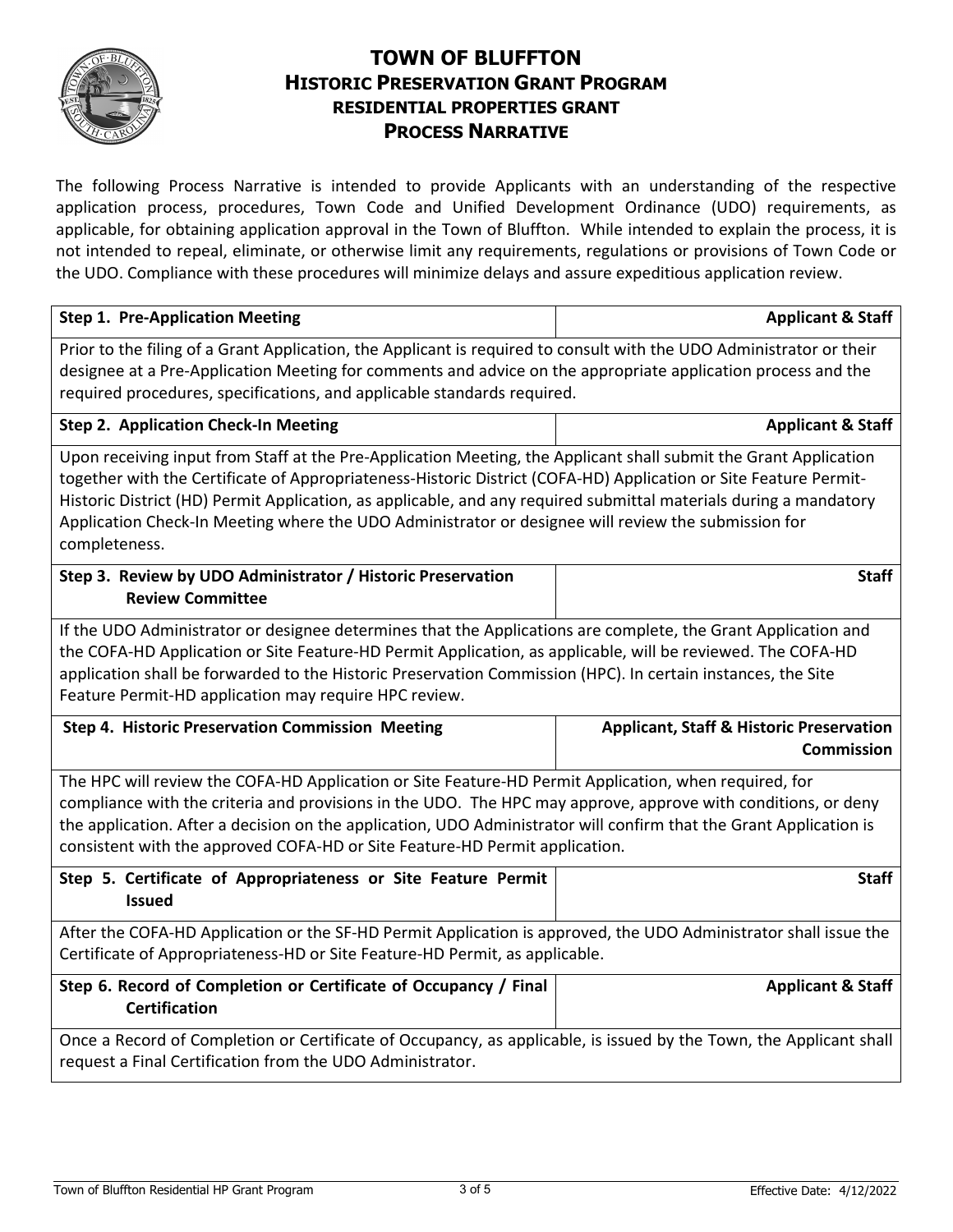

### **TOWN OF BLUFFTON HISTORIC PRESERVATION GRANT PROGRAM RESIDENTIAL PROPERTIES GRANT**

**Overview:** This Program is designed to financially assist property owners with the rehabilitation, preservation, or restoration of certain residential structures within the Old Town Bluffton Historic District. To be eligible to receive a Grant, a structure must be designated as a Contributing Structure to the Old Town Bluffton Historic District and primarily used for residential purposes.

**What is a Contributing Structure?** As defined by the Town's Unified Development Ordinance (UDO):

Any structure located in Old Town Bluffton Historic District which helps to establish and maintain the character of Old Town. A Contributing Structure may not be unique itself, but as part of a collection of Historic Resources, it adds to the sense, time, place, and historic development of the Old Town Bluffton Historic District, and possesses historical integrity through location, design, setting, materials, workmanship, feeling and association. Contributing Structures are all extant structures included in the *2008 Town of Bluffton Survey of Historic Properties* and any structures subsequently designated by Town Council.

All Contributing Structures are identified on the Town of Bluffton Contributing Resources Map found on the Town's website (se[e Map Gallery\)](https://www.townofbluffton.sc.gov/686/Map-Gallery). Additional structures *may* be designated by Town Council. For more information, please contact the Town's Historic Preservationist.

**Grant Amount:** Grants are available up to \$30,000 per year. A maximum of \$60,000 per structure may be provided over a five (5) year period beginning with the date a grant is first awarded. The Town will pay invoices directly to applicant's contractor(s) not to exceed the total amount of the approved project, after Town Staff inspects and approves of the work performed.

**Availability of Funding:** If funding is not available at the time of application, the application will be held by Town Manager until funding becomes available. Applicants will be notified of "Hold" status pending future availability. If/when funding becomes available, applicants will be contacted to determine interest in proceeding. Only pre-approved projects will be funded.

**Qualified Expenditures:** Grant funds may be used for costs related to roof repair/replacement; porch/stair repair; foundation repair; siding/exterior repairs; exterior painting; window repair; fascia/soffit repair; tree mitigation; and/or disability-related renovations. Furthermore, the project must adhere to the UDO and the Secretary of Interior's Standards for Rehabilitation. Applicable Town approval must be obtained prior to any work being commenced.

**Application:** To be considered for the Grant Program and to confirm that a historic property complies with the requirements of the program, a completed Grant application must be submitted. The review process runs concurrently with the process for a Certificate of Appropriateness – Historic District (COFA-HD) or Site Feature Permit – Historic District application. A pre-application meeting is required to discuss your plans, as well as the steps to obtain approval. A [Pre-Application Meeting Request](https://www.townofbluffton.sc.gov/DocumentCenter/View/1352/Pre-Application-Meeting-Request) form is required.